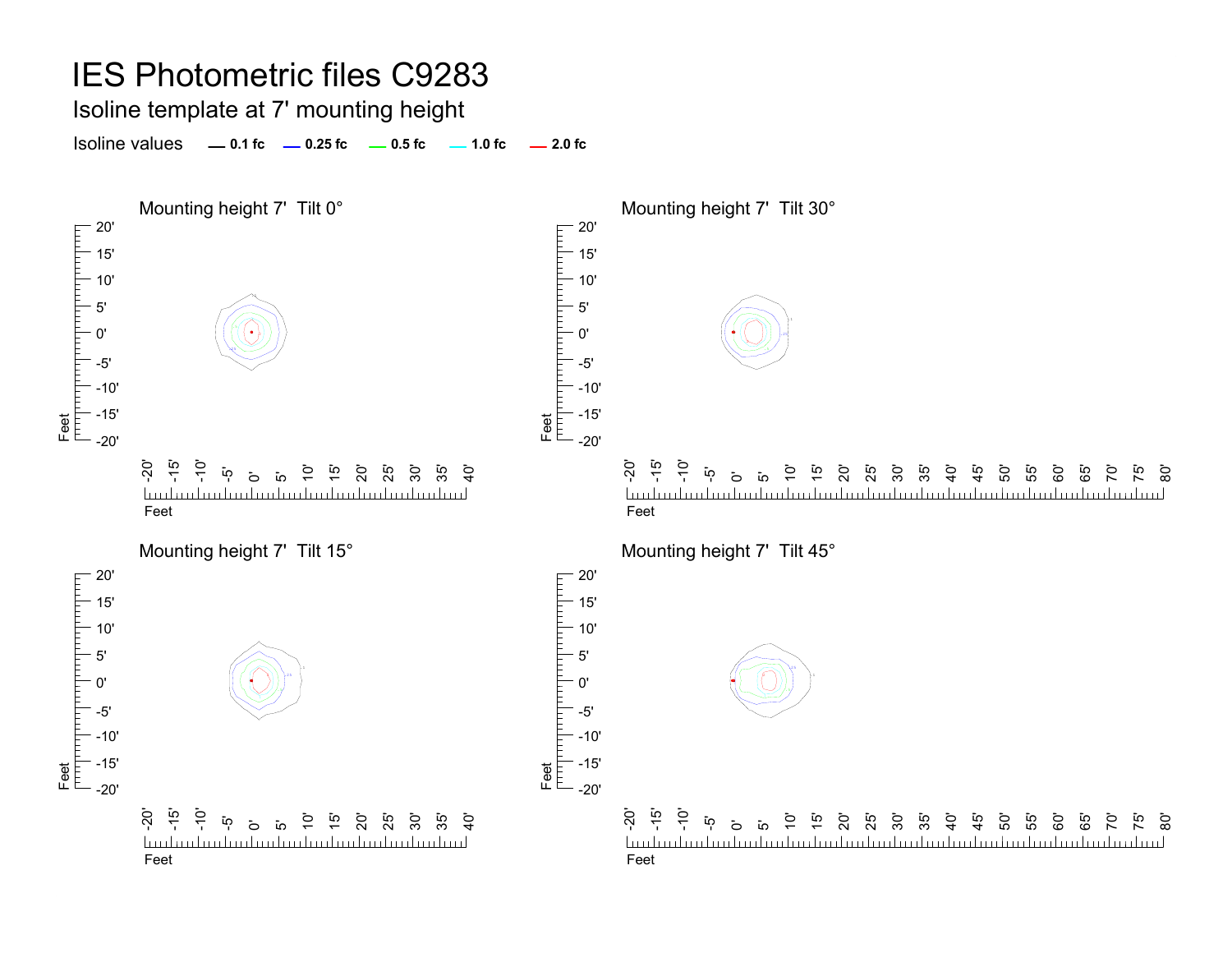Isoline template at 9' mounting height

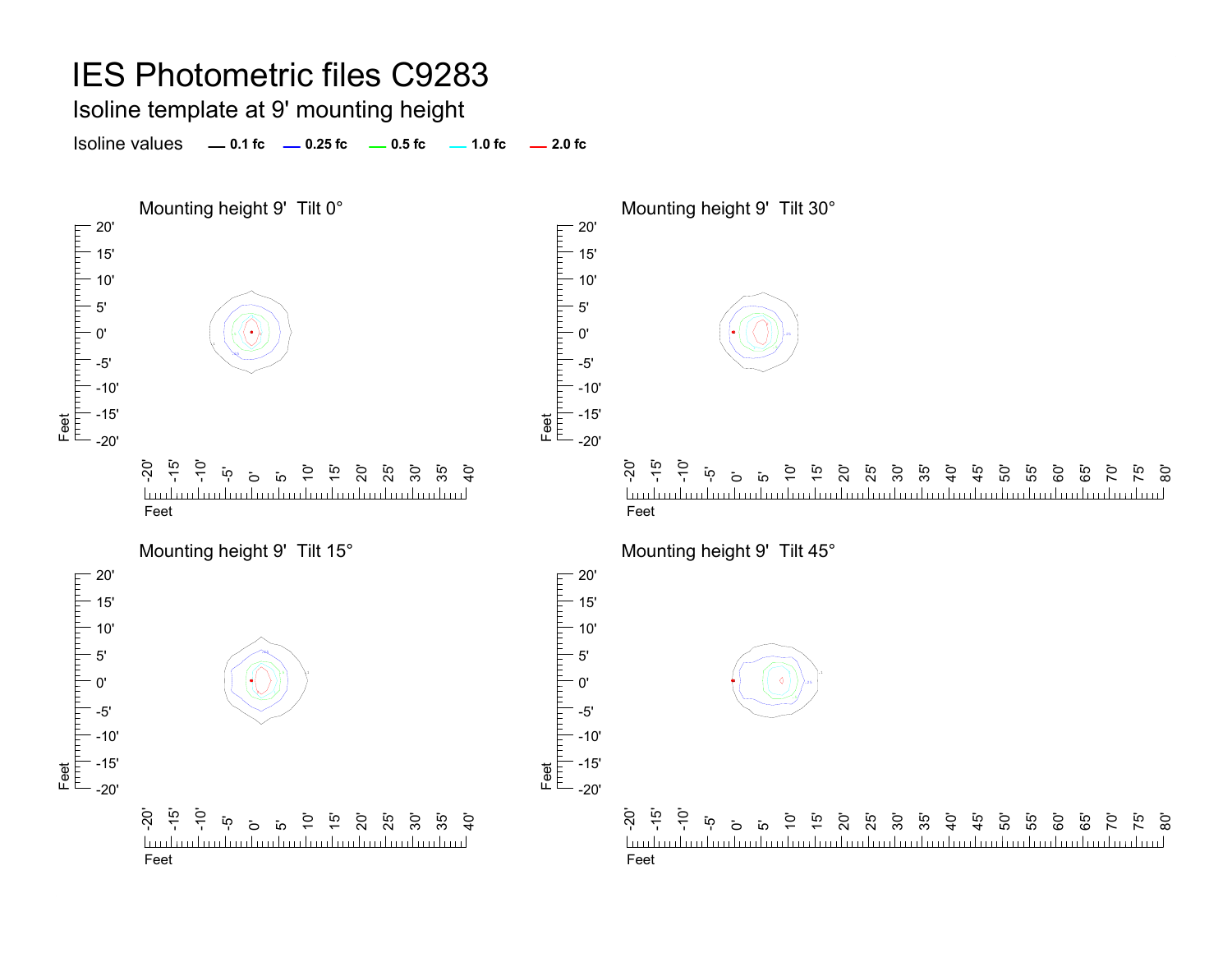Isoline template at 11' mounting height

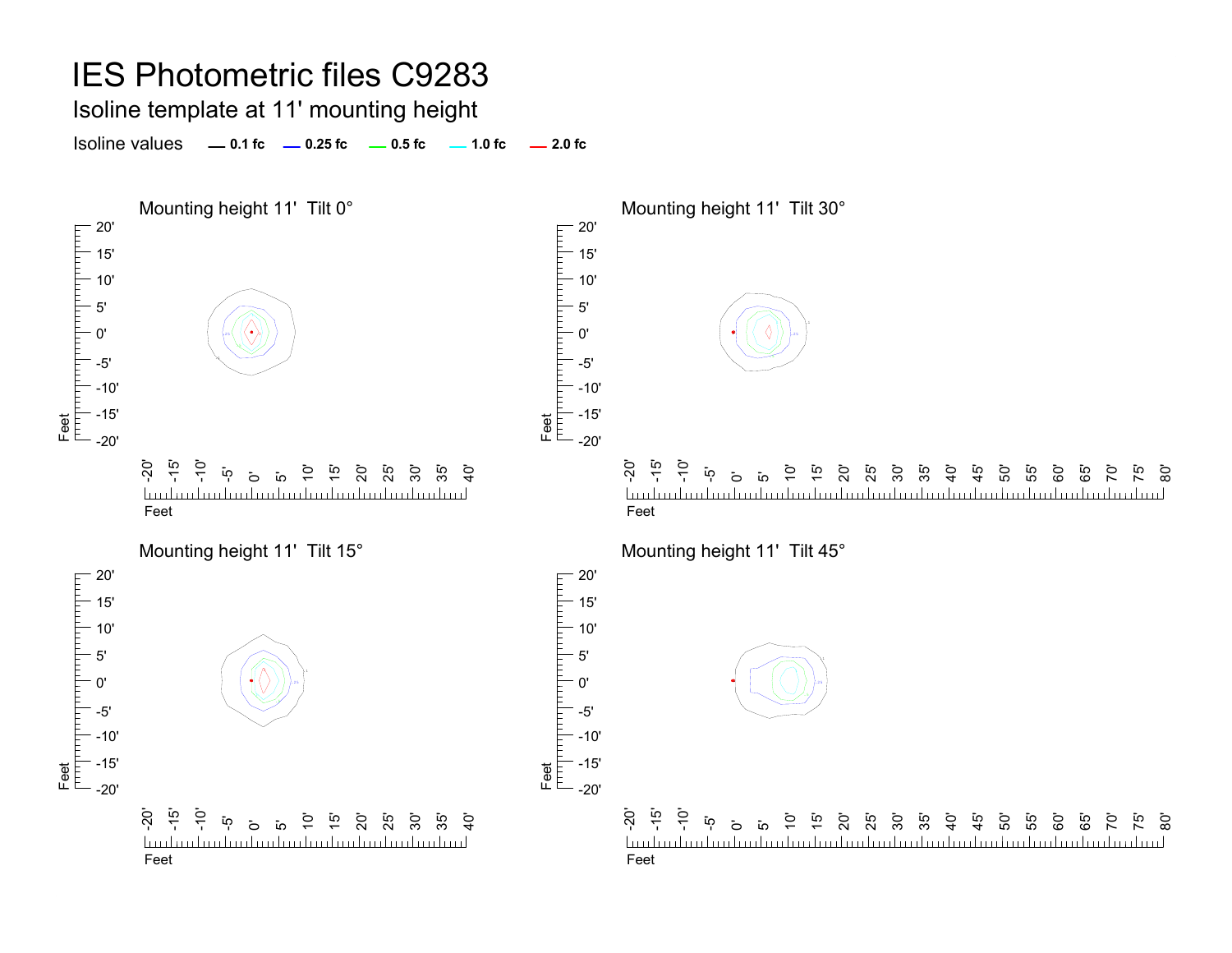Isoline template at 15' mounting height

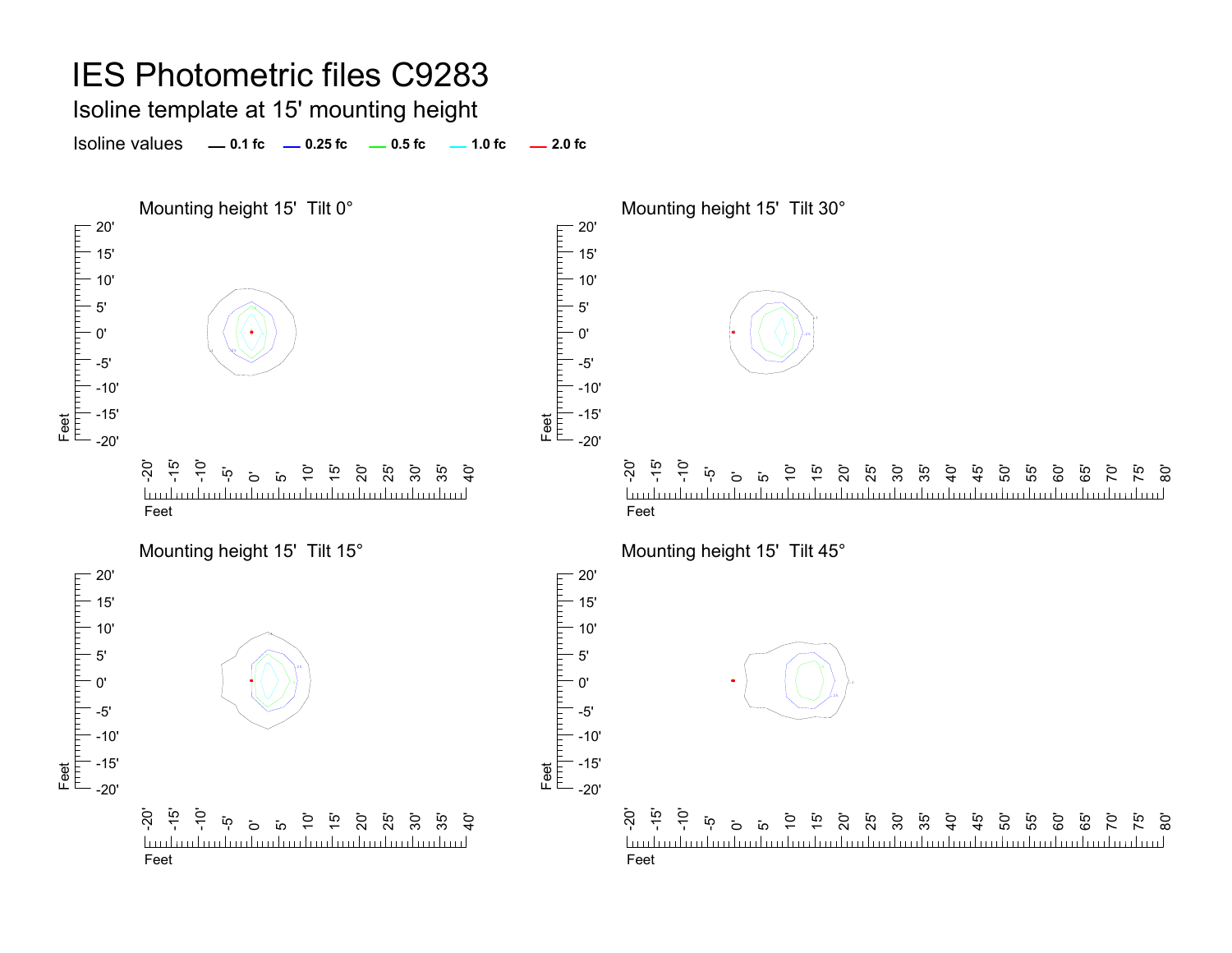Isoline template at 20' mounting height